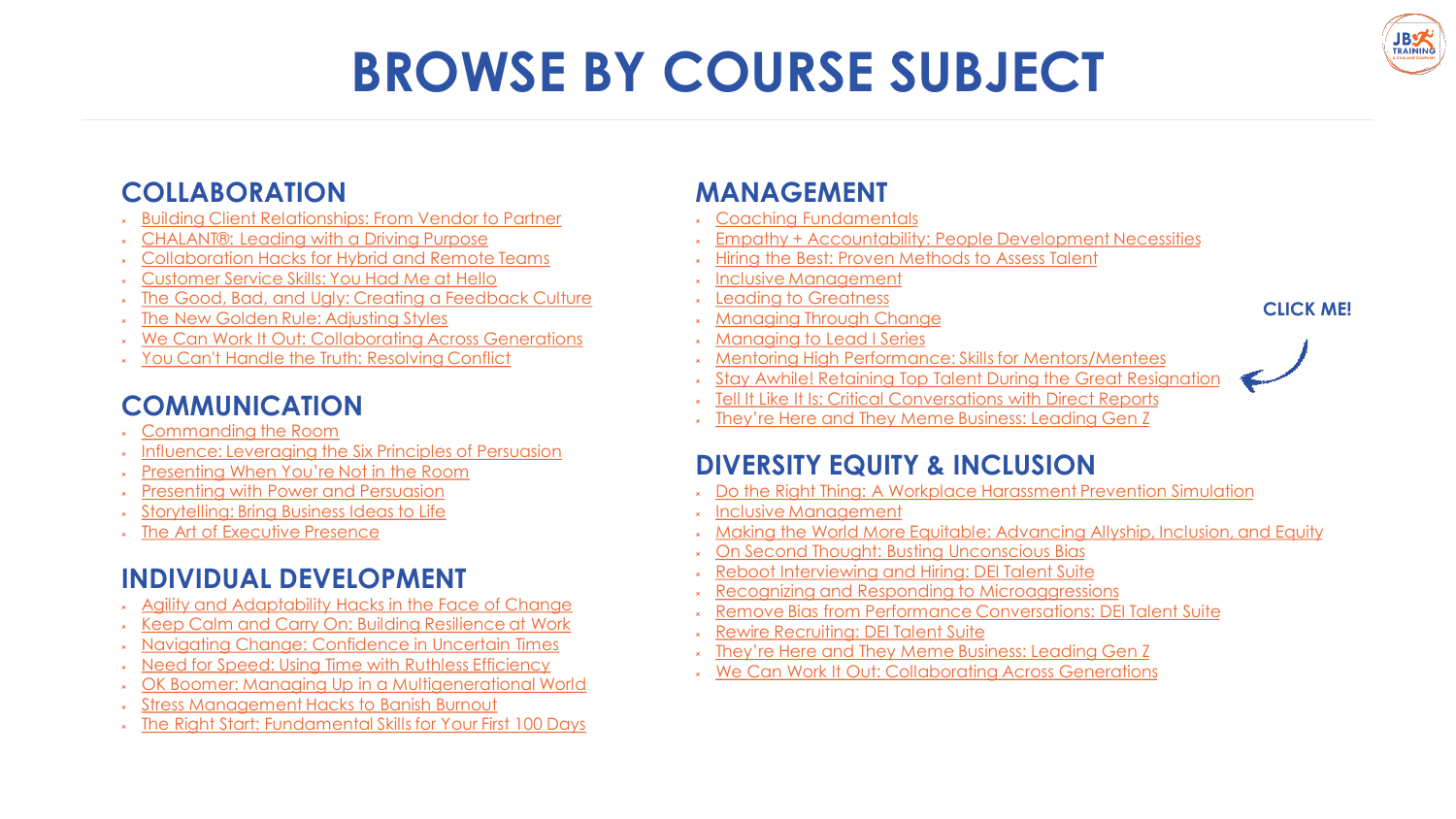## **BROWSE BY AUDIENCE**



- [Agility and Adaptability Hacks in the Face of Change](https://jbtrainingsolutions.com/training/agility-and-adaptability-hacks/)
- [Building Client Relationships: From Vendor to Partner](https://jbtrainingsolutions.com/training/building-client-relationships-2/)
- [CHALANT®: Leading with a Driving Purpose](https://jbtrainingsolutions.com/training/chalant/)
- [Collaboration Hacks for Hybrid and Remote Teams](https://jbtrainingsolutions.com/training/collaboration-hacks/)
- [Commanding the Room](https://jbtrainingsolutions.com/training/commanding-the-room-2/)
- [Customer Service Skills: You Had Me at Hello](https://jbtrainingsolutions.com/training/customer-service-skills/)
- [Do the Right Thing: A Workplace Harassment Prevention Simulation](https://jbtrainingsolutions.com/training/do-the-right-thing/)
- [Influence: Leveraging the Six Principles of Persuasion](https://jbtrainingsolutions.com/training/the-six-principles-of-influence/)
- [Keep Calm and Carry On: Building Resilience at Work](https://jbtrainingsolutions.com/training/building-resilience/)
- [Making the World More Equitable: Advancing Allyship, Inclusion, and Equity](https://jbtrainingsolutions.com/training/making-the-world-equitable-inclusion/)
- [Navigating Change: Confidence in Uncertain Times](https://jbtrainingsolutions.com/training/navigating-change/)
- [Need for Speed: Using Time with Ruthless Efficiency](https://jbtrainingsolutions.com/training/need-for-speed/)
- [OK Boomer: Managing Up in a Multigenerational World](https://jbtrainingsolutions.com/training/ok-boomer/)
- [On Second Thought: Busting Unconscious Bias](https://jbtrainingsolutions.com/training/unconscious-bias/)
- [Presenting When You're Not in the Room](https://jbtrainingsolutions.com/training/presenting-when-youre-not-in-the-room/)
- [Presenting with Power and Persuasion](https://jbtrainingsolutions.com/training/presenting-with-power-and-persuasion/)
- [Recognizing and Responding to Microaggressions](https://jbtrainingsolutions.com/training/microaggressions/)
- [Storytelling: Bring Business Ideas to Life](https://jbtrainingsolutions.com/training/storytelling/)
- [Stress Management Hacks to Banish Burnout](https://jbtrainingsolutions.com/training/stress-management-hacks/)
- [The Art of Executive Presence](https://jbtrainingsolutions.com/training/the-art-of-executive-presence/)
- [The Good, Bad, and Ugly: Creating a Feedback Culture](https://jbtrainingsolutions.com/training/good-bad-ugly-culture/)
- [The New Golden Rule: Adjusting Styles](https://jbtrainingsolutions.com/training/the-new-golden-rule/)
- [The Right Start: Fundamental Skills for Your First 100 Days](https://jbtrainingsolutions.com/training/the-right-start/)
- [We Can Work It Out: Collaborating Across Generations](https://jbtrainingsolutions.com/training/we-can-work-it-out/)
- [You Can't Handle the Truth: Resolving Conflict](https://jbtrainingsolutions.com/training/conflict-resolution/)

#### **PEOPLE LEADERS/MANAGERS**

- [Coaching Fundamentals](https://jbtrainingsolutions.com/training/coaching-from-afar/)
- [Empathy + Accountability: People Development Necessities](https://jbtrainingsolutions.com/training/empathy-accountability/)
- [Hiring the Best: Proven Methods to Assess Talent](https://jbtrainingsolutions.com/training/hiring-the-best/)
- [Inclusive Management](https://jbtrainingsolutions.com/training/inclusive-management/)
- [Leading to Greatness](https://jbtrainingsolutions.com/training/leading-to-greatness/)
- [Managing Through Change](https://jbtrainingsolutions.com/training/managing-through-change/)
- [Managing to Lead I Series](https://jbts.co/MTLseries)
- [Mentoring High Performance: Skills for Mentors/Mentees](https://jbtrainingsolutions.com/training/mentoring-high-performance/)
- [Remove Bias from Performance Conversations: DEI Talent Suite](https://jbtrainingsolutions.com/training/remove-bias-from-performance-conversations/)
- [Stay Awhile! Retaining Top Talent During the Great Resignation](https://jbtrainingsolutions.com/training/retaining-top-talent/)
- [Tell It Like It Is: Critical Conversations with Direct Reports](https://jbtrainingsolutions.com/training/tell-it-like-it-is/)
- [They're Here and They Meme Business: Leading Gen Z](https://jbtrainingsolutions.com/training/leading-gen-z/)

#### **HR/TALENT ACQUISITION**

- **KET [Hiring the Best: Proven Methods to Assess Talent](https://jbtrainingsolutions.com/training/hiring-the-best/)**
- [Reboot Interviewing and Hiring: DEI Talent Suite](https://jbtrainingsolutions.com/training/reboot-interviewing-and-hiring/)
- [Rewire Recruiting: DEI Talent Suite](https://jbtrainingsolutions.com/training/rewire-recruiting/)
- [They're Here and They Meme Business: Leading Gen Z](https://jbtrainingsolutions.com/training/leading-gen-z/)

#### **CLICK ME!**